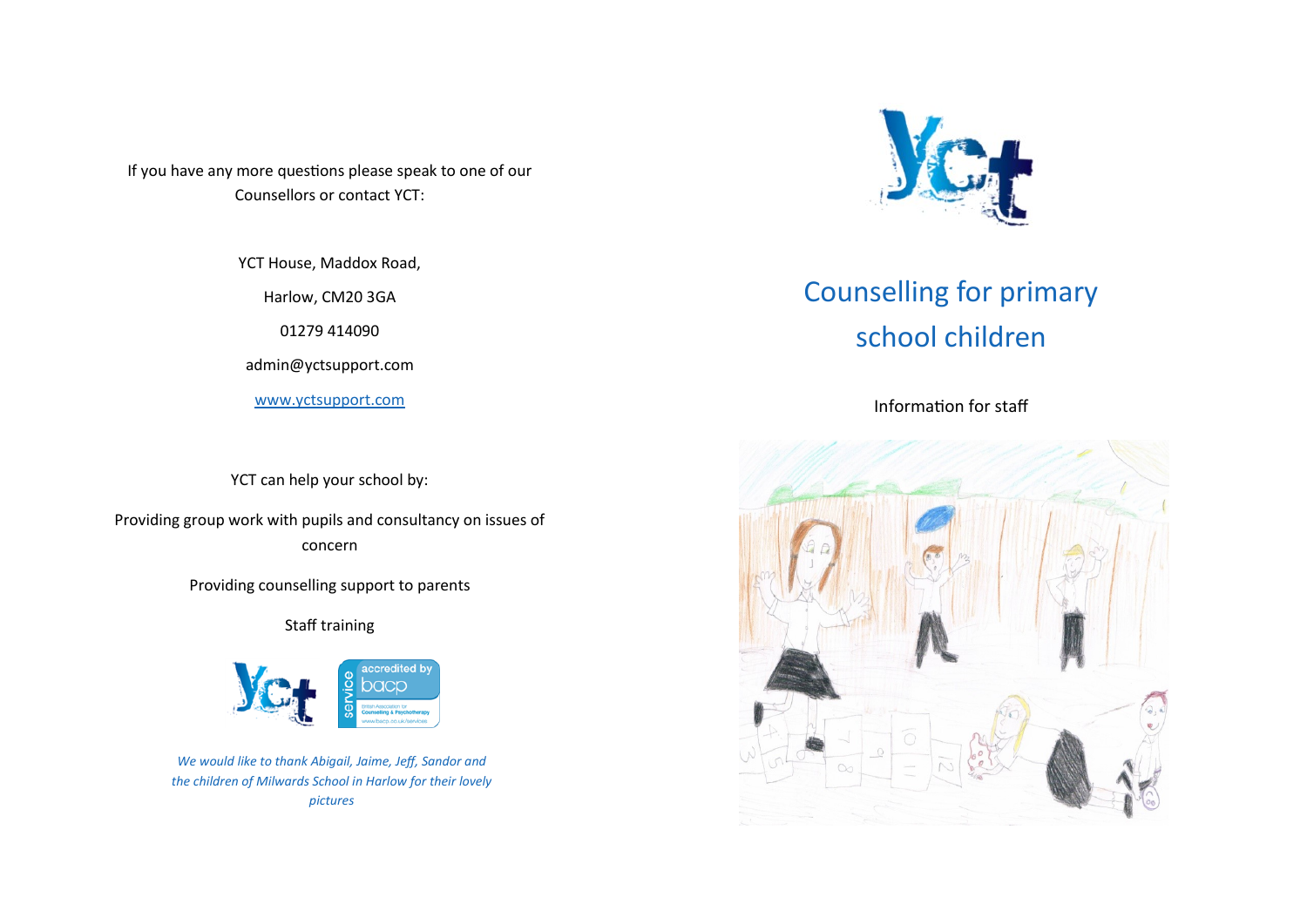## **What is Counselling?**

Counselling provides an opportunity for children to talk, in confidence, about things that are worrying them or affecting their day to day life. By supporting the emotional health of pupils, counselling helps to make it easier for children build healthy relationships and learn within the school environment.

For the one to one counselling to be effective YCT recognises that it is important to understand a child's life both inside and outside of school. The counsellor will therefore take time to familiarise themselves with the issues and strengths the child feels they have, the concerns of parents/carers, teachers and staff members along with the child's existing support structures.

At the heart of our service is the one-to-one therapeutic counselling that we provide to children after liaison and consultation with staff and parents/ carers. Alongside our one-to-one counselling service YCT can also offer a range of group based services for children to suit the needs and priorities of your school – please contact us for more information.

#### **What does a Counsellor do?**

Counsellors are trained to listen without judging and to help children sort out their thoughts and feelings. Counsellors in primary schools often use a wide range of activities and utilise the natural role of play to enable the child to express themselves in a safe and natural way. Counsellors may, for example, make use of sand trays, art, writing and board games to support this process. The sessions are always non-directive and led by the child's needs.

## **Is it confidential?**

A key feature of any quality assured counselling provision is that it is confidential. Counselling gives a child or young person a safe space to share their fears, worries or concerns and it is vital that they are able to develop a trusting relationship with the therapist if the work is to be successful.

When a child sees a counsellor or therapist for the first time they enter into a contract that makes clear that the only time confidentiality would be broken and a discussion shared is if the child or young person is deemed to be at risk of significant harm from her/himself or others. If this were to be necessary the therapist would look to obtain a child or young person's approval where possible.

Schools and parents can be frustrated by the boundaries of confidentiality as issues may be discussed between the child and the therapist that they are unaware of. Some people can feel that knowing what is discussed may help them better understand how the child or young person is feeling and therefore how they can support them. To encourage a child to feel more in control of their situation a therapist will work to empower them to feel able to share issues that they are experiencing with the school or their families. They may also explore what they want the counsellor or therapist to share on their behalf.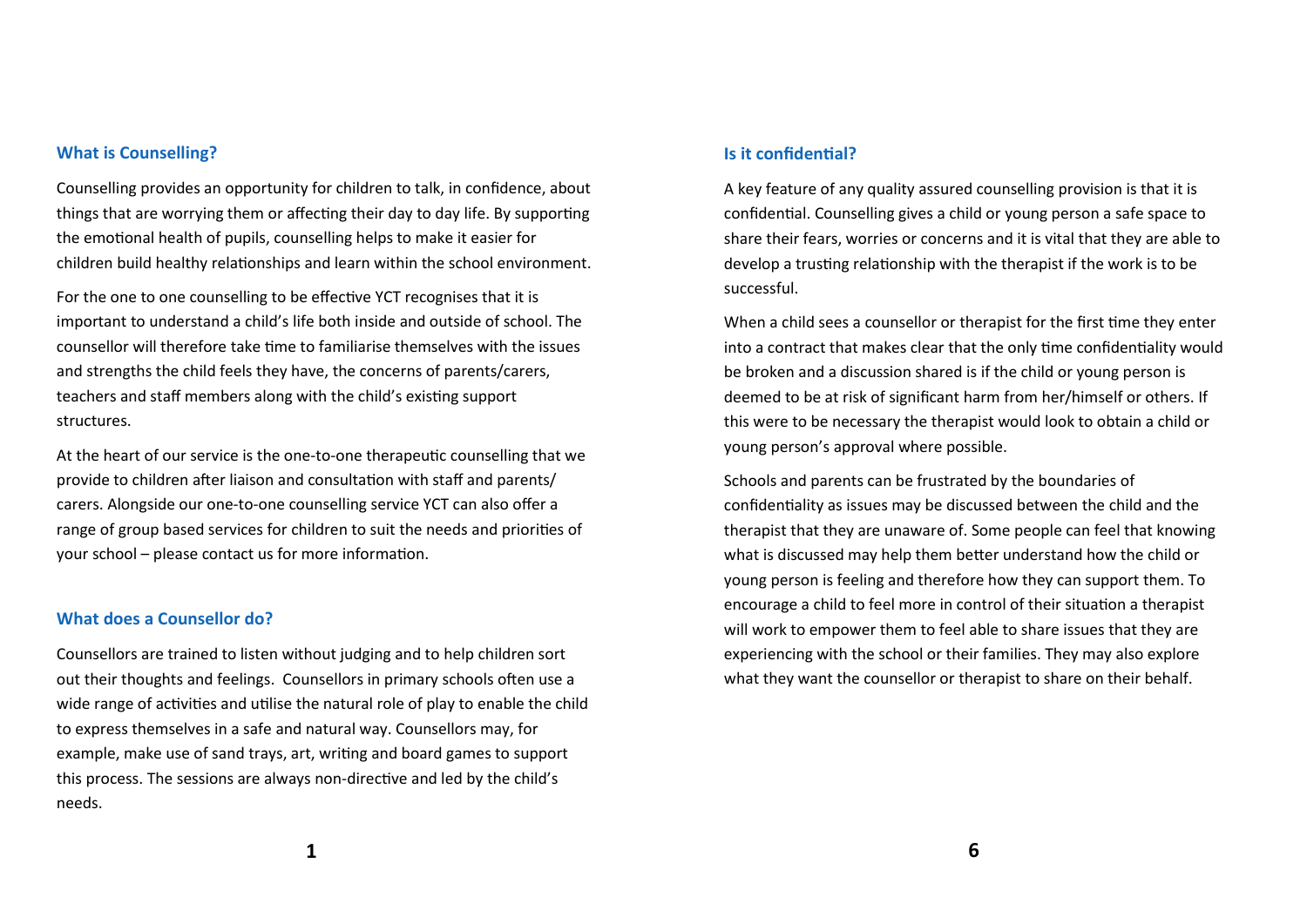# **How do I refer a child for counselling?**

Once you are clear that a referral is appropriate you need to talk with the child and their parents/carers about your concerns and your reasons for suggesting counselling. This can be done separately and/or together.

When talking to the child remember to convey that counselling is voluntary and confidential and it is a means of support not a disciplinary measure. It should also be made clear that it is an opportunity to talk about problems and worries with a view to resolving or managing them more easily. The first session is an opportunity for them to make a decision as to whether they want to continue with counselling or not -it is completely their choice.

When talking with parents/carers you may find it helpful to give them a copy of the 'Information Sheet for parents and carers'. This will help them to understand what is involved and helps to explain that counselling is a normal and ordinary approach to supporting children experiencing difficulties.

The care and sensitivity that is taken during this discussion can make a big difference to a child's engagement with counselling and the support they will receive from parents/carers whilst attending.

When all the above have been done, you can make a referral to YCT by contacting us on the telephone number or through the email address on the back of this leaflet.

# **Who would be providing the counselling and what qualifications do their counsellors have?**

YCT is an accredited organisational member of the British Association for Counselling and Psychotherapy-this means that all our counsellors are:

- Qualified to a minimum of a Post Graduate Diploma in Counselling
- BACP accredited or working towards accreditation
- Experienced in working with children OR are in the process of gaining this experience through supervised practice
- DBS checked
- Insured
- In receipt of regular clinical and line management supervision
- In receipt of regular continuing professional training
- Familiar with and working within Essex Safeguarding Children Policies and Procedures.
- Familiar with maintaining records within data protection guidelines